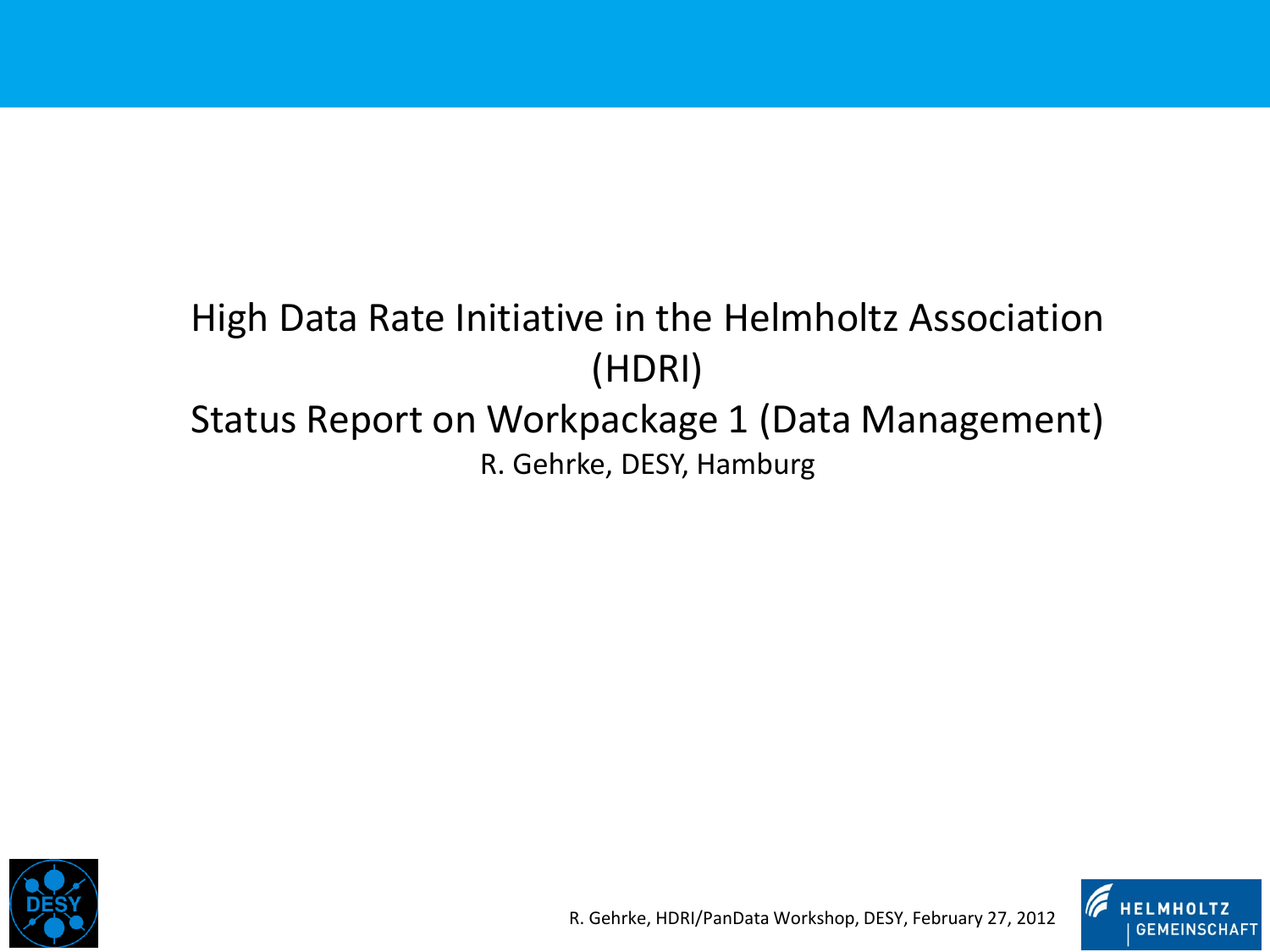## **High Data Rate Processing and Analysis Initiative (HDRI)**

### **Helmholtz PNI Centres**

| <b>DESY Hamburg</b>  | FZ Jülich          |
|----------------------|--------------------|
| <b>FZ Karlsruhe</b>  | <b>HZG Geestha</b> |
| <b>GSI Darmstadt</b> | <b>HZB Berlin</b>  |

FZ Karlsruhe HZG Geesthacht (former GKSS)

### **Work Packages**

### WP1: **Data Management (DESY, HZB)**

- Standardisation and Data Formats
- Data Access Strategies
- Data Lifetime Management and Archiving

### WP2: **Real-time Data Processing (GSI, KIT)**

- Real-Time Data Assessment with Parallel Computing
- Analysis Methods and Applications
- Data Processing with Dedicated Hardware

### WP3: **Data Analysis, Modeling, and Simulation (FZJ)**



#### **Close co-operation with PanData**



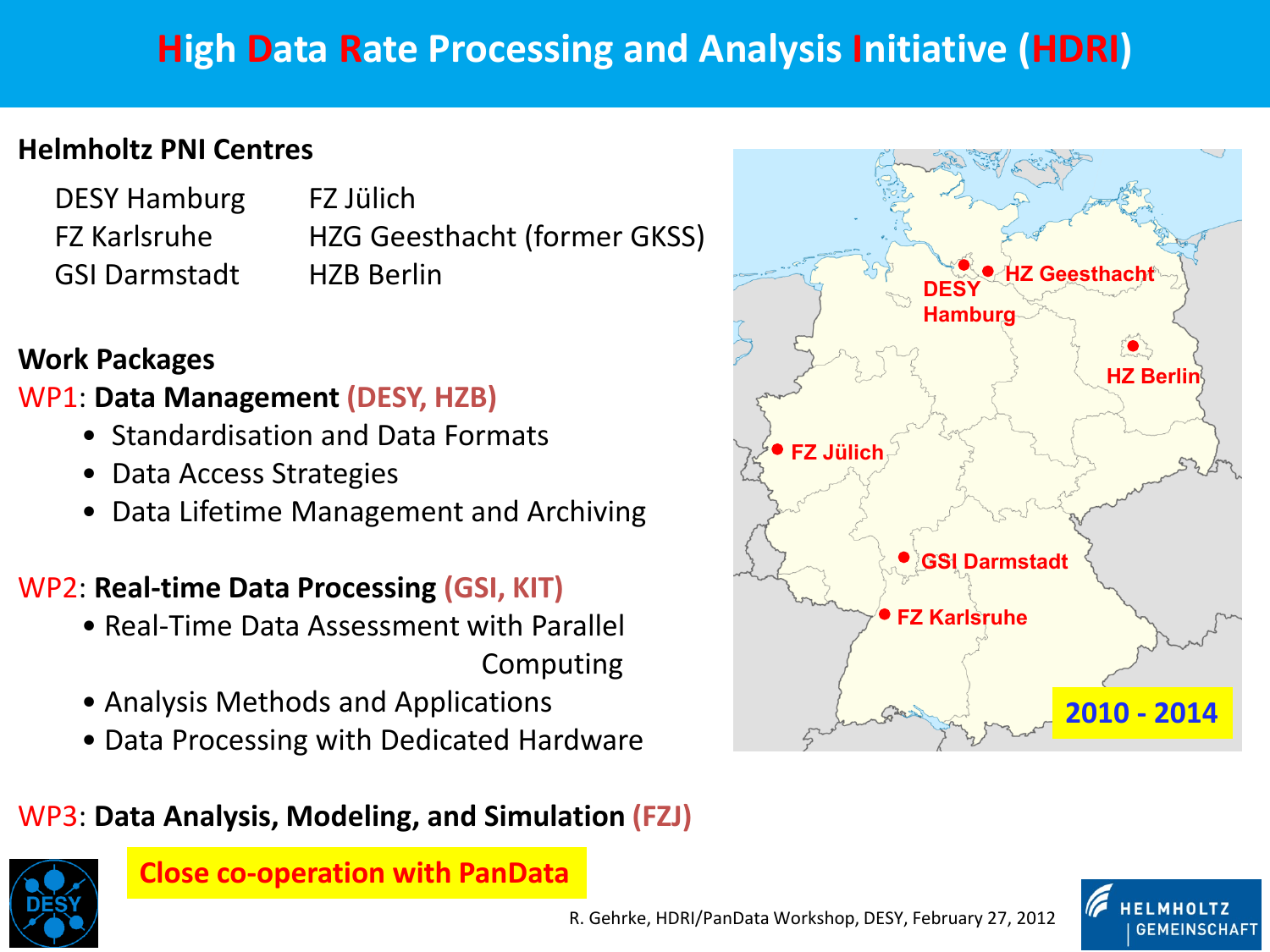### **Standard Data Format**

#### **Commitment: NeXus/HDF5**

| 1. Review of the NeXus classes (preparation) |                                           |
|----------------------------------------------|-------------------------------------------|
| 2. New NeXus API C++                         | strictly object oriented                  |
|                                              | structural improvements                   |
|                                              | no performace degradation compared to HDF |
| see talk E. Wintersberger                    | first stable version fixed                |
| and H. Pasic                                 | documentation under preparation           |
|                                              | Python still some issues to solve         |

3. Data Collector Software as link between Instruments and NeXus files **see talk J.-U. Hoffmann**

4. Application Definitions to provide method specific view on the data Scattering, Tomography, Macromol. Crystallography, X-ray Absorption Spectroscopy, X-ray Fluorescence

#### **See talk R. Gehrke**

### **Next Steps: Implementation at specific instruments**



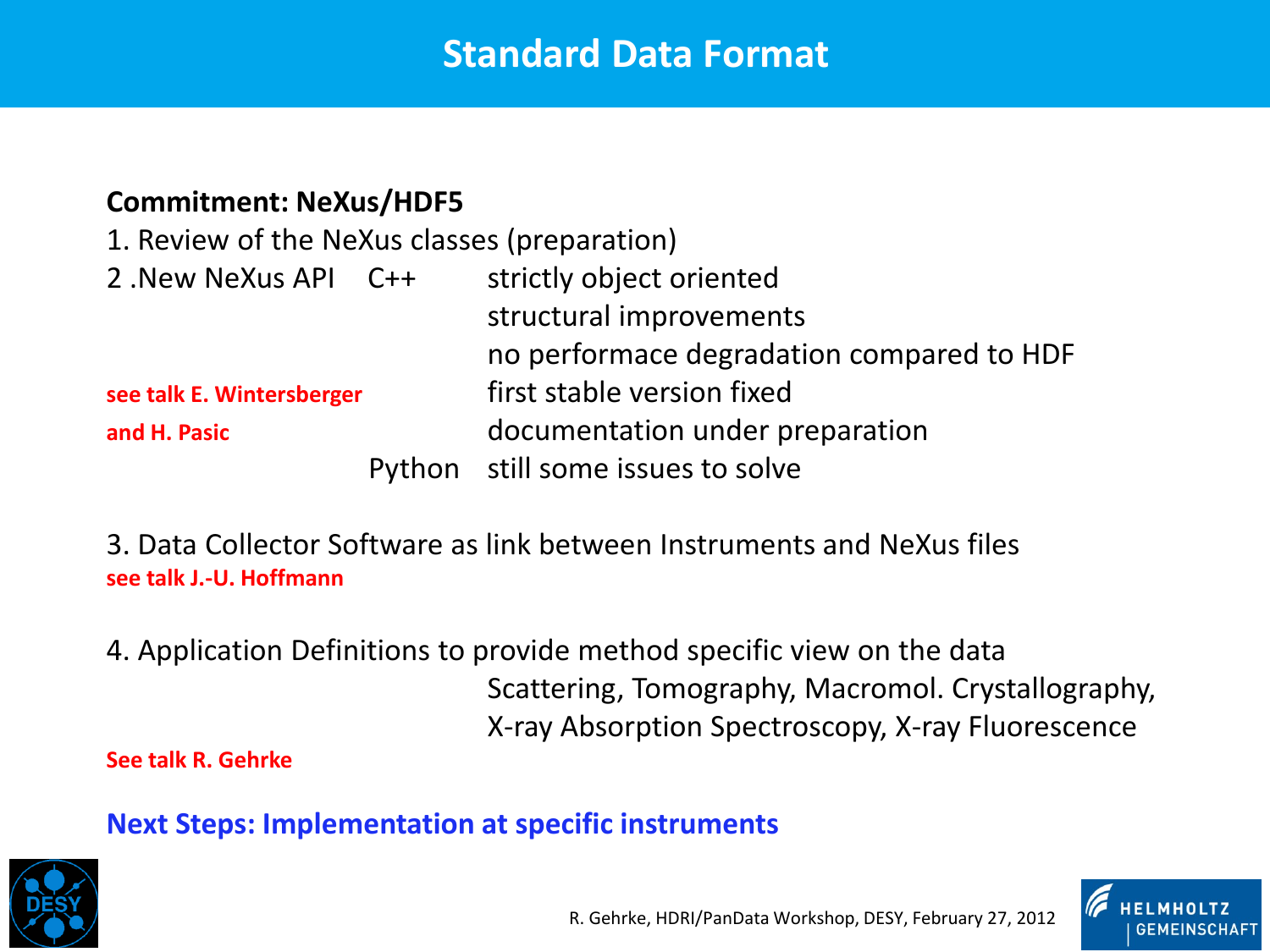## **Standard Data Set for a Generic Scattering Experiment**

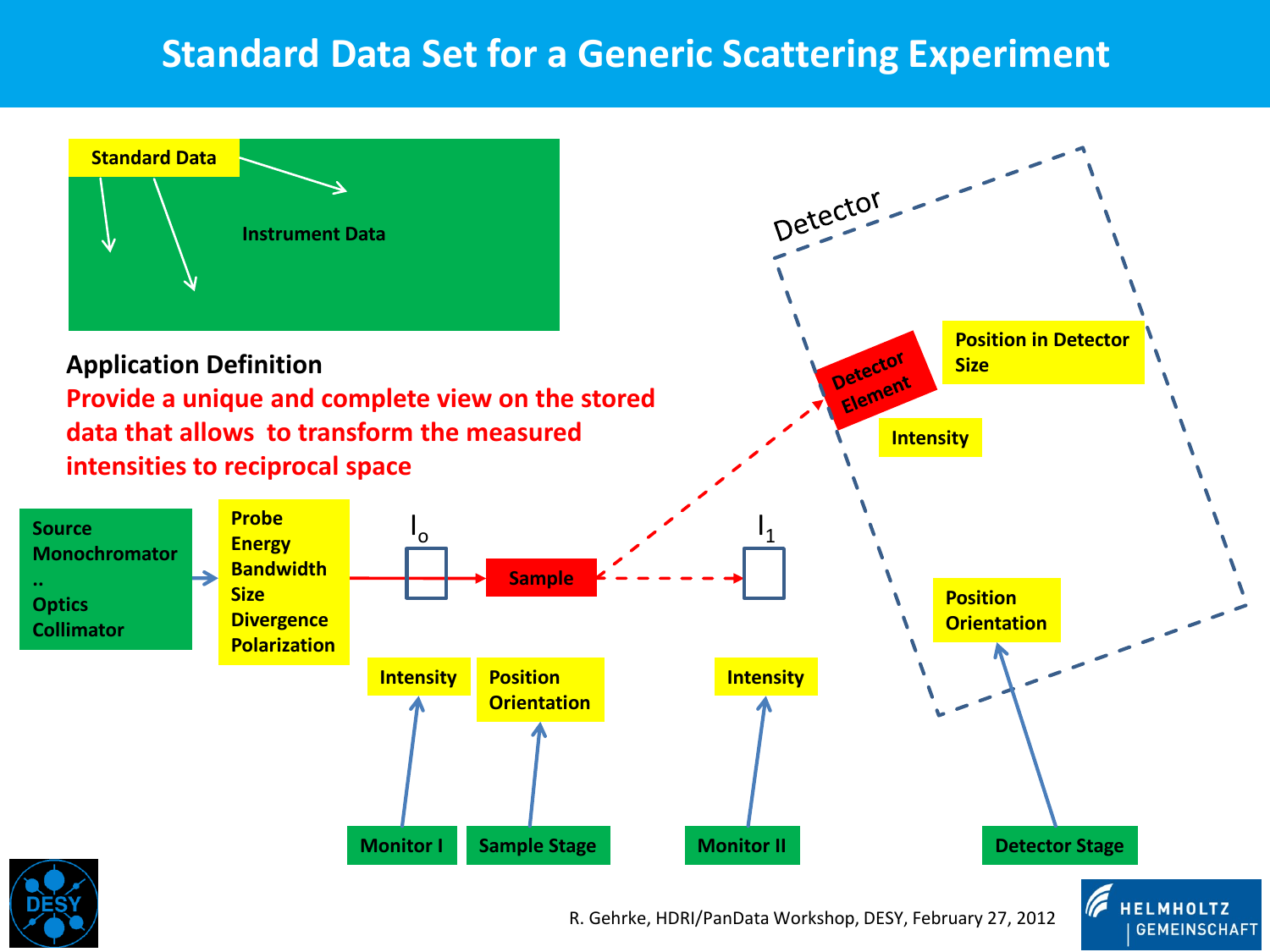### **Common Data Model (CDM) of SOLEIL/ANSTO**

Agreement DESY/SOLEIL on co-operation Codecamp at DESY in spring 2012 CDM is presently based on Java plugins C++ based implementation (SOLEIL)

Python based implementation (DESY) Serves another method specific interface to the data

### **Negotiations with Detector Vendors**

Dectris is up to adopt the HDRI Standard Data Format Couple of NeXus extensions in close collaboration with NeXus Group Might have signaling effect for other suppliers

### **Negotiations with HDF5-Group**

Modification and extension of HDF5 (in co-operation with PSI)



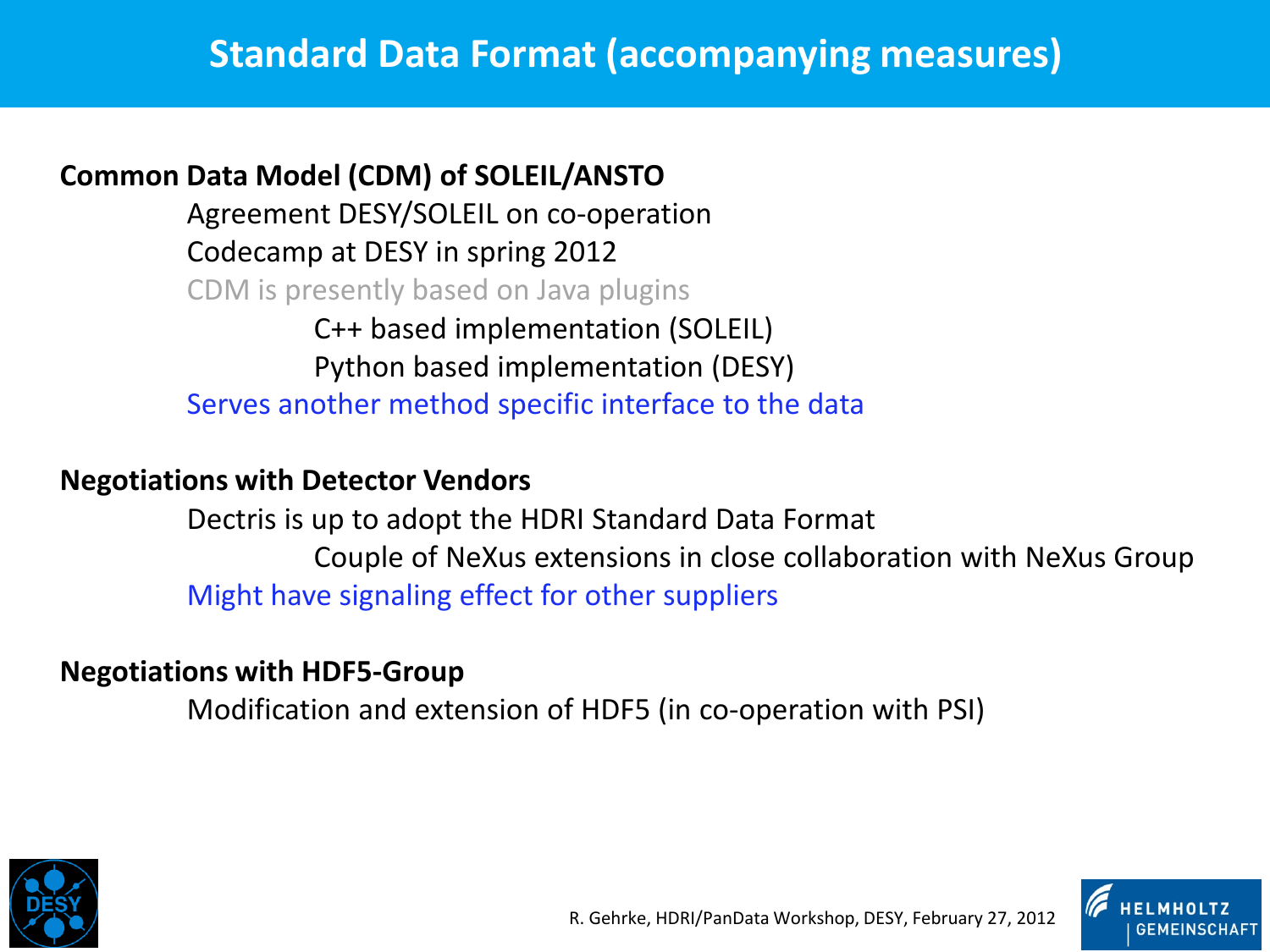### **Common Data Policy**

### **How shall data stored at the centers be treated**

- Commitment to provided infrastructure and services for storage and access
- Rules for the data lifecycle
- Rules for access to the data

Discussion on basis of PanData (ODI) Draft Can all HDRI partners agree on this? What are concerns and how to resolve them?

**Discussion session during this Workshop**

**Official approval in 2012**



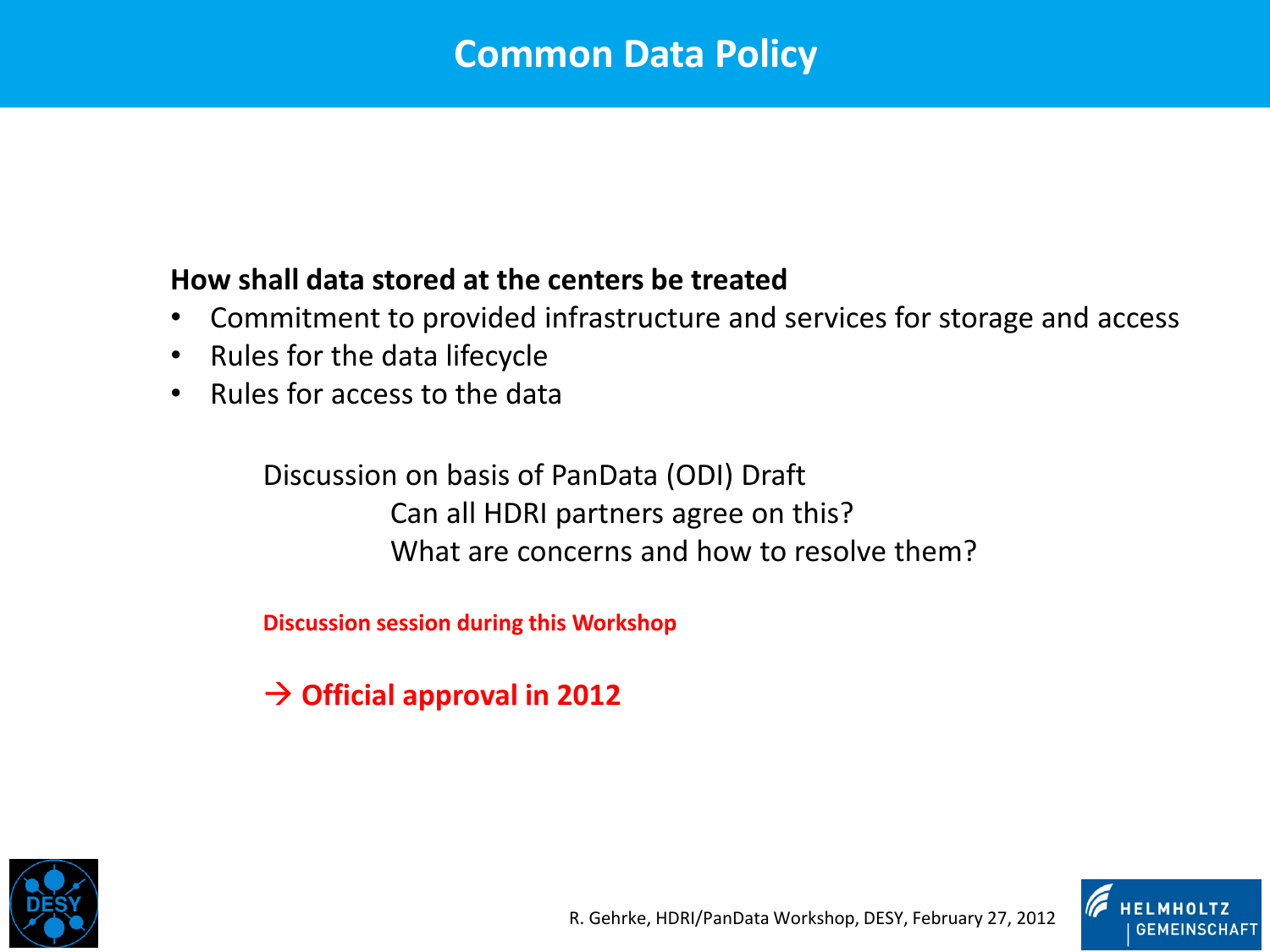### **Remote Data Access**

In close co-operation with PanData







R. Gehrke, HDRI/PanData Workshop, DESY, February 27, 2012